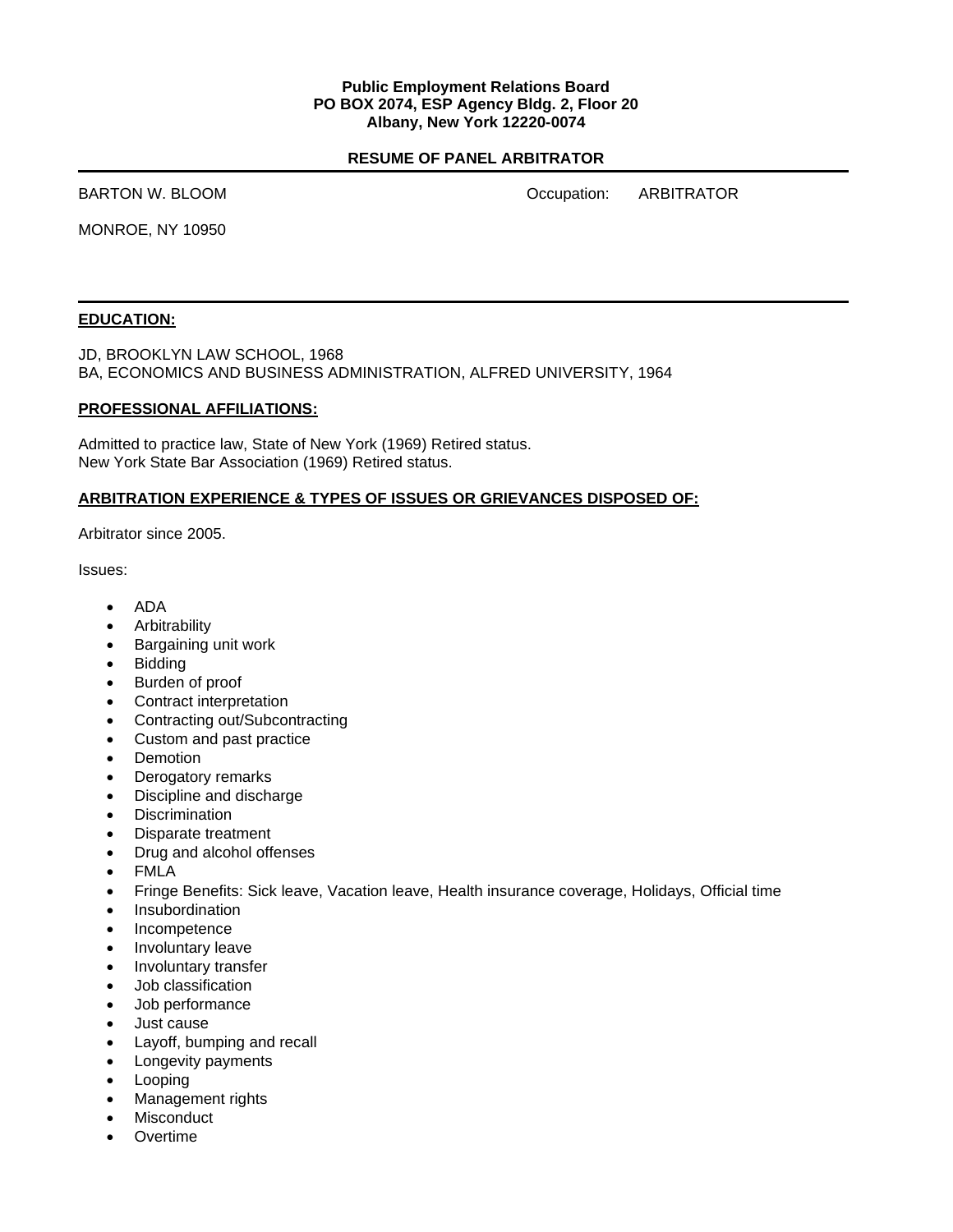- Pension and welfare plans
- Post discharge misconduct
- Posting
- Promotion
- Quantum of proof
- Retirement
- **Scheduling**
- **Seniority**
- Severance
- Sexual harassment
- Step increases
- **Strikes**
- **Tenure**
- **Threats**
- **Vacancies**
- Violence
- Wages
- Working conditions
- Work hours
- Work orders

Arbitration Panels: FMCS, NYS PERB, NYS ERB, NYC OCB, NJSBOM, NMB

Permanent Panel: Postal Workers-B&B Trucking, FCI Butner, NC..

## **MEDIATION & FACT FINDING EXPERIENCE:**

None.

# **OTHER RELEVANT OR EQUIVALENT EXPERIENCE:**

Counsel in New York State Senate, New York State Assembly, and New York Legislative Bill Drafting Commission (1974-1998); Chief Associate Attorney, New York State Insurance Department Liquidation Bureau (1998-2005).

**PER DIEM FEE:** \$1,400 **ADJOURNMENT FEE:** \$1,400; Fewer than 28 calendar days notice.

# **SIGNED AND SUBMITTED BY ARBITRATOR BLOOM ON JULY 22, 2021**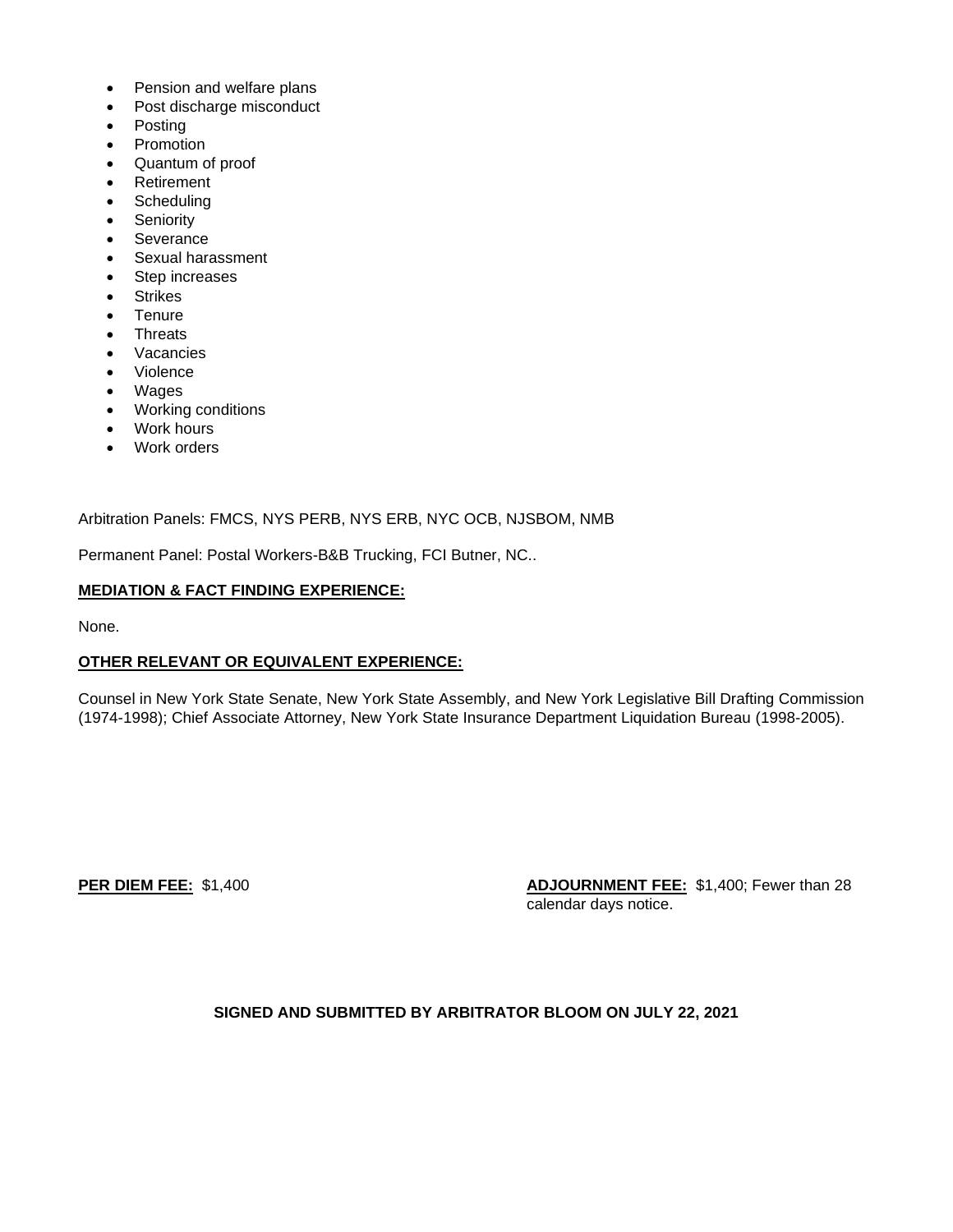### **Public Employment Relations Board PO BOX 2074, ESP Agency Bldg. 2, Floor 20 Albany, New York 12220-0074**

### **BILLING DISCLOSURE STATEMENT**

### ARBITRATOR'S NAME: **BARTON W. BLOOM**

The following is a description of my fees and expenses:

### A) HEARING TIME.

- (1) My per diem is **\$1,400** for each day or any part thereof spent hearing a case.
- (2) If a hearing day exceeds \_\_**8**\_ hours, INCLUDING BREAKS, I charge:
	- \_\_\_\_\_ a second full per diem \_\_\_**X**\_\_ a prorated per diem
	- **\_\_\_\_** no additional charge **\_\_\_\_\_** other (describe)

(3) Additional comments:

## B) STUDY TIME.

- (1) I charge **\$1,400** for each day spent in preparation of the opinion and award.
- (2) This charge \_**\_\_** will \_ **X** \_ will not be prorated for THE INITIAL DAY devoted to such preparation.
- (3) This charge **X** will \_\_ will not be prorated for ADDITIONAL DAYS devoted to such preparation.
- (4) Additional comments:

#### C) TRAVEL TIME AND EXPENSES.

(1) When travel time plus hearing time exceeds \_\_**8**\_\_ hours in a calendar day:

\_ **\_** Not applicable (no additional charge)

\_\_**X**\_\_ I charge as follows (describe): I DO NOT CHARGE FOR TRAVEL TIME ON A HEARING DAY UNLESS THE TRAVEL TIME AND HEARING TIME EXCEED EIGHT (8) HOURS, IN WHICH CASE THE TIME IN EXCESS OF EIGHT (8) HOURS IS PRORATED.

- (2) I charge for actual, travel-related expenses incurred in connection with the case \_ **X**\_\_YES \_\_\_\_ NO.
- Where appropriate, a mileage charge for auto travel will be billed at:

**\_X\_** Prevailing IRS rate \_\_\_\_\_\_\_\_\_\_\_\_\_ Other (describe):

(3) When the scheduled hearing day(s) requires an overnight stay:

**X**\_There is no charge, other than for lodging and subsistence.

 $\angle$   $\angle$  I charge as follows (describe):

(4) Additional Comments: